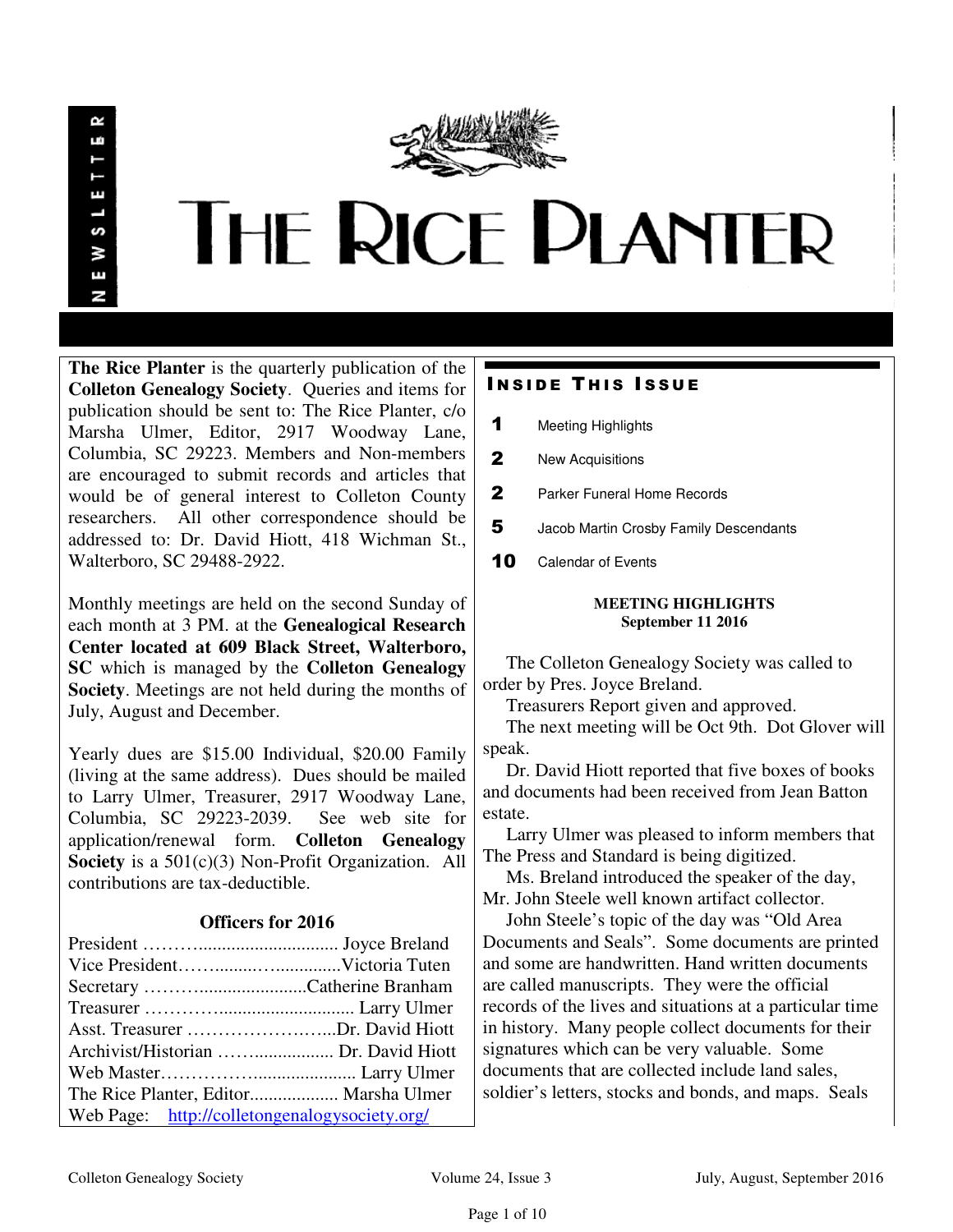|                                            | date back to the twelfth century. Some were made              | PARKER FUNERAL HOME RECORDS                                                |
|--------------------------------------------|---------------------------------------------------------------|----------------------------------------------------------------------------|
|                                            | of wood and some of metal. They made the                      | Price, Virginia "Jennie" Davis                                             |
|                                            | document official. Mr. Steele displayed an extensive          | b. Sep 02 1873 Sylvania, GA                                                |
|                                            | collection of documents from various periods of               | d. May 08 1958 Colleton County Hospital, Colleton Co, SC                   |
|                                            |                                                               | bur: Live Oak Cemetery                                                     |
|                                            | South Carolina history.                                       | Spouse: Ira Jerome Price                                                   |
|                                            | Meeting adjourned.                                            | Father: John Scott Davis b. Sylvania, GA                                   |
|                                            | Those in attendance: Doris S. Bales. Betty Black, Jo          | Mother: Mattie Scott b. Sylvania, GA                                       |
|                                            | Anne Boone, Cathy Branham, Joyce Breland, Dr.                 | Dau: Mrs. Earldene Rainey of Walterboro, SC                                |
|                                            | David and Bobbi Hiott, John Hiott, Kay Hull, John             | 1 Grandson, Jack Pratt of Greenville, SC<br>2 great grandchildren          |
|                                            | Steele, Barbara Steele, Billy Syfrett, Victoria Tuten,        |                                                                            |
|                                            | Heather Tuten, Larry and Marsha Ulmer, D. P. Von              | Price, Lula Caroline Dunlap                                                |
|                                            |                                                               | b. Aug 14 1895 Charleston, SC                                              |
|                                            | Lehe.                                                         | d. Mar 30 1958 Colleton County Hospital, Colleton Co, SC                   |
|                                            | NEW ACQUISITIONS TO COLLETON GENEALOGY                        | bur: Live Oak Memorial, Charleston, SC                                     |
|                                            | <b>RESEARCH CENTER</b><br><b>ITEM</b>                         | Spouse: William H. Price                                                   |
|                                            | <b>DONOR</b><br>Jean Batton<br>The Families of Joseph Solomon | Father: Alexander Dunlap b. Charleston, SC                                 |
|                                            | Hickman and Sarah Amanda Beach<br>Collection                  | Mother: Mary Elizabeth Dunlap b. Charleston, SC                            |
|                                            | By D. R. Hickman                                              |                                                                            |
|                                            | $\zeta \, \zeta$<br>The Wolf and The Lamb                     | <b>Redman, Edward Boswell</b>                                              |
|                                            | By Rosy Cole                                                  | b. Jan 24 1933 Cottageville, SC.                                           |
|                                            | $\zeta$ $\zeta$<br>Mary Cole Countess of Berkeley             | d. Mar 21 1958 Auto accident $3\frac{1}{2}$ miles north of Darlington, SC  |
|                                            | By Hope Costley-White                                         | bur: Ackerman Cemetery                                                     |
|                                            | $\zeta$ $\zeta$<br>The Guilford Families 1900-1982            | Occ: Druggist                                                              |
|                                            | Vol. 1 by Margaret Guilford Kardell                           | Spouse: Elizabeth Rutz                                                     |
|                                            | $\zeta$ $\zeta$<br><b>Baronies of South Carolina</b>          | Father: Lawrence Boswell Redman b. Colleton Co, SC                         |
|                                            | By Henry A. M. Smith                                          | Mother: Mary Adams b. Colleton Co, SC<br>Dau: Laura Ann Redman 4 years old |
|                                            | $\zeta$ $\zeta$<br>City Directories for Charleston, SC        | Sis: Mrs. C. W. Frangos of Cottageville, SC                                |
|                                            | for 1803, 1806, 1807, 1809                                    |                                                                            |
|                                            | Beaufort High School Class of 1955                            | Redman, Eve Ackerman                                                       |
|                                            | $(45th$ Reunion)<br>$\leq \leq$                               | b. Feb 20 1897 Cottageville, SC                                            |
|                                            | Craven County, NC Vol 1 & Vol 2                               | d. Feb 14 1958 New Roper Hospital, Charleston, SC                          |
|                                            | $\leq \leq$<br>(Deeds, Wills, Inventories)                    | bur: Ackerman Cemetery (Red Oak)                                           |
|                                            | $\leq \leq$<br>South Carolina Marriages (1776-1860)           | Spouse: Roger R. Redman                                                    |
|                                            |                                                               | Father: Thomas Ackerman b. Dorchester Co, SC                               |
|                                            | <b>Special Thank You</b>                                      | Mother: Hattie Bridge b. Colleton Co, SC                                   |
|                                            | and Condolences                                               | Dau: Mrs. Kenneth L. Ackerman Jr of Charleston, SC                         |
|                                            |                                                               | Mrs. J. A. Spell of Greenville, SC                                         |
|                                            | To the family of Jean Guilford Bennett Batton for the         | 5 Grandchildren                                                            |
|                                            | books, documents and genealogical research material           |                                                                            |
| contributed to Colleton Genealogy Society. |                                                               | <b>Reeves, Wade Hampton</b>                                                |
|                                            | Jean Guilford Bennett Batton born Mar 23 1936                 | b. Jun 20 1893 Dorchester County, SC                                       |
|                                            | Beaufort County, SC died May 06 2016. She was the             | d. Dec 12 1958 Colleton County Hospital, Colleton Co, SC                   |
|                                            | daughter of Charles Fred Guilford and Gladys Hickman          | bur: Reeves Cemetery<br>Occ: Farmer and Businessman of Osborn, SC          |
|                                            | Carden Guilford. Maternal Grandparents, Emma Farmer           | Spouse: Vivian Williams                                                    |
|                                            | Hickman Boyle and Benjamin Paul Carden; her Paternal          | Father: Henry I. Reeves b. Osborn, SC                                      |
|                                            | Grandparents were George Sewell Guilford and Jane             | $M$ othar Annie Elood b Osharn $SC$                                        |

Mother: Annie Flood b. Osborn, SC

Sons: Jeff B. and Mac Reeves of Osborn, SC

H. I. Reeves of New York City, NY

Dau: Mrs. Willis Nettles & Miss Margaret Beylotte of Osborn Mrs. A. A. Mazzell of Charleston, SC

Mrs. W. B. Kittrell of Fernandina Beach, FL

Step-Dau: Mrs. J. H. Bogusz of New Jersey

 Mrs. D. G. Schram of Mt. Pleasant, SC Bro: J. H. Reeves of Ridgeville, SC

Sis: Mrs. Anna Edwards & Mrs. M. S. Tooner of Jacksonboro

11 Grandchildren and 4 Great Grandchildren

Hore Guilford. She was the wife of Earl Batton of Paragould, Arkansas. Genealogy was her passion. She was VP for the Greene County Historical and Genealogy Society. She was a member of the Mayflower Society. Jean was a descendant of 2<sup>nd</sup> King Henry 3<sup>rd</sup> of England and Frederic  $6<sup>th</sup>$  of France. Surviving are two sons Ronald Guilford Bennett and Timothy Bennett both of Beaufort. SC. She was predeceased by son, William Ralph "Billy" Bennett Jr. She will be missed.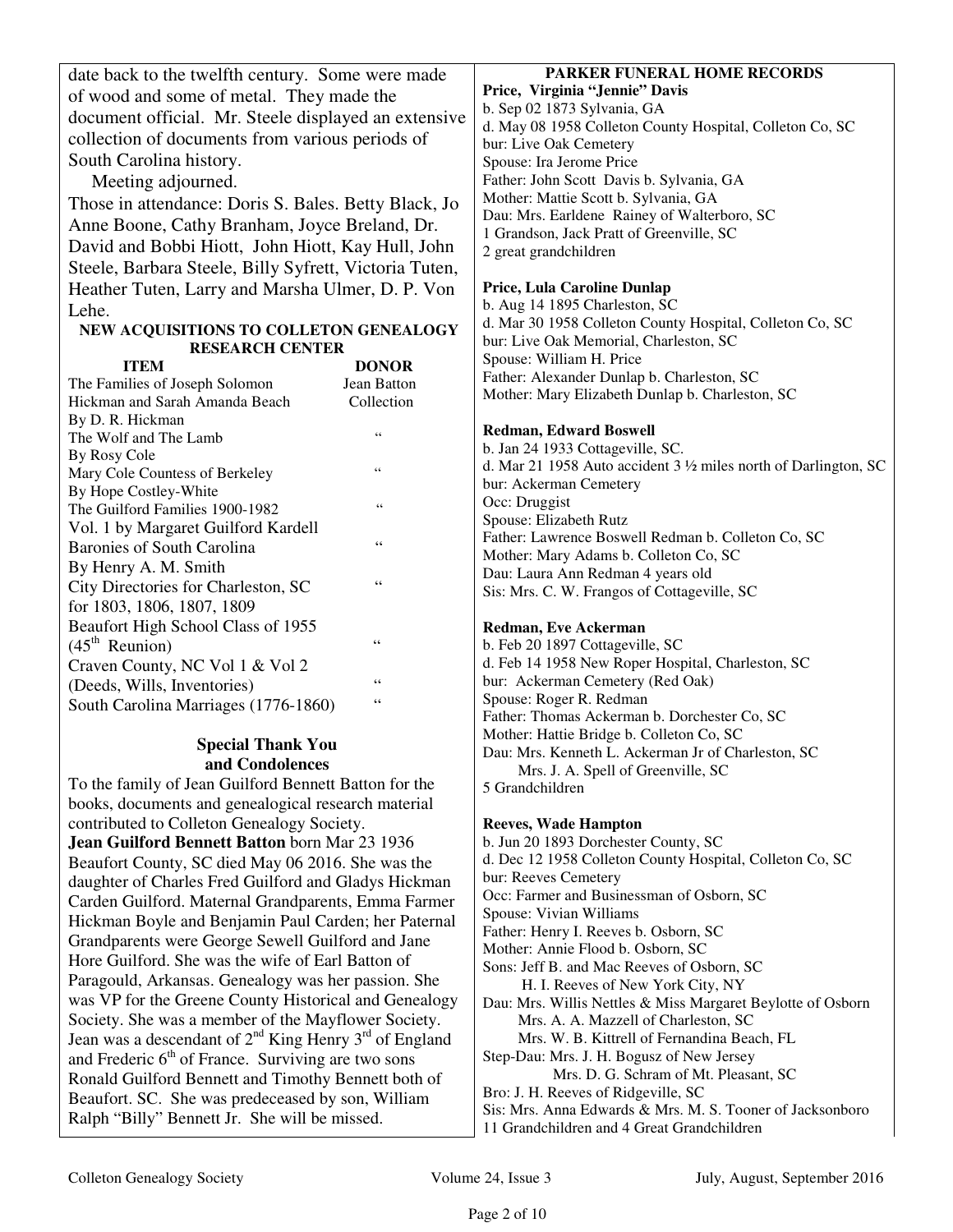| PARKER FUNERAL HOME RECORDS                                                                    | <b>PARK</b>             |
|------------------------------------------------------------------------------------------------|-------------------------|
| Cont'                                                                                          |                         |
| Reeves, Daughter of                                                                            | Ryan, Ervin Rich        |
| b./d. Oct 26 1958 Colleton County Hospital, Colleton Co, SC                                    | b. Mar 10 1894 Co       |
| Father: William Kirby Reeves b. Cottageville, SC                                               | d. Oct 20 1958 Co       |
| Mother: Alice Fay Hicks b. West Virginia                                                       | bur: Doctors Cree       |
| bur: Cottageville Cemetery                                                                     | Occ: Farmer             |
| Grandparents: M/Ms. Jarvis of Cottageville, SC                                                 | Spouse: Pearl O'B       |
| Grandparents: M/Ms. Thurmond Hicks of West Virginia                                            | Father: J. B. Ryan      |
|                                                                                                | Mother: Julia Dra       |
| <b>Rentz, Birdie Cone Smith</b>                                                                | Son: Ervin Richar       |
| b. Apr 22 1891 Hampton County, SC                                                              | Marshall Ry             |
| d. Aug 16 1958 Colleton County Hospital, Colleton County, SC                                   | Dau: Mrs. Willis I      |
| bur: Live Oak Cemetery, Walterboro, SC                                                         | Miss Caroly             |
| Spouse: W. S. Rentz                                                                            | Miss Evelyn             |
| Father: Winborn Smith b. Hampton Co, SC<br>Mother: Selena Smith Smith b. Hampton Co, SC        | Miss Delore             |
| Son: William S. Rentz of Walterboro, SC                                                        | Bro: J. M. Ryan of      |
| Edward H. Rentz of Charleston, SC                                                              | Novell Ryan             |
| Dau: Mrs Hugh H. Walters Jr of St. George, SC                                                  | Tommie Rya              |
| Mrs. L. W. Westbury of Walterboro, SC                                                          | Sis: Dan Anderso        |
| Bro: D. W. Smith of Varnville, SC                                                              | 2 Grandchildren         |
| Sis: Mrs Frank Thames of Varnville, SC                                                         |                         |
| 8 Grandchildren                                                                                | <b>Saunders, Hattie</b> |
|                                                                                                | b. Sep 07 1877 Lc       |
| <b>Rhode, Rebecca Dandridge</b>                                                                | d. Sep 11 1958 Co       |
| b. Feb 29 1892 Colleton Co, SC                                                                 | bur: Live Oak Cer       |
| d. Dec 06 1958 Colleton County Hospital, Colleton County, SC                                   | Spouse: W. H. Sat       |
| bur: Jacques Cemetery<br>Spouse: Lucius Jordan Rhode                                           | Father: A. Bennett      |
| Father: Henry Dandridge b. Colleton Co, SC                                                     | Mother: Harriet H       |
| Mother: Agnes Jacques b. Colleton Co, SC                                                       | Son: H. M. Saund        |
| Dau: Mrs H. L. Gruber of Round O, SC                                                           | M. B. Saund             |
| Mrs E. L. Culpepper Jr of Walterboro, SC                                                       |                         |
| Bro: Henry Dandridge of Charleston, SC                                                         | W. H. Saund             |
| Thomas P. Dandridge of Charleston, SC                                                          | Dau: Mrs. J. H. Zu      |
| Sis: Mrs. N. B. Gruber of Charleston, SC                                                       | Mrs. John S.            |
| 8 Grandchildren                                                                                | Mrs. E. D. M            |
|                                                                                                | Mrs. Helen 0            |
| <b>Ritter, Audie Brooks</b>                                                                    | Half-Bro: Clyde B       |
| b. Sep 26 1884 Colleton County, SC                                                             | Westan                  |
| d. Mar 03 1958 Colleton County Hospital, Colleton County, SC.                                  | Half-Sis: Mrs. Ral      |
| bur: Ebenezer Methodist Church Cemetery<br>Father: Allen Raymond Ritter b. Colleton County, SC | Mrs. Ja                 |
| Mother: Nettie Beach b. Colleton County, SC                                                    | 10 Grandchildren        |
| Bro: H. B. Ritter of Walterboro, SC                                                            |                         |
| Raymond Ritter of Walterboro, SC                                                               | Schwab, Capt. Jo        |
| V. L. Ritter of Walterboro, SC                                                                 | b. Mar 281898 Ch        |
| Sis: Mrs. Jasper O'Quinn of Walterboro, SC                                                     | d. Nov 25 1958 C        |
| Mrs. Marie Hickman of Georgetown, SC                                                           | bur: Live Oak Cer       |
|                                                                                                | Occ: Retired Mari       |
| Rushton, Julia Margaret "Maggie" Youmans                                                       | Spouse: Helen Hie       |
| b. Jul 02 1881 Hampton County, SC                                                              | Father: John Ssch       |
| d. Dec 22 1958 Colleton County, SC                                                             | Mother: Mary O'I        |
| bur: Red Oak Cemetery                                                                          | Son: John Joseph        |
| Spouse: Will Rushton                                                                           | Dau: Helen Marie        |
| Father: Joe Youmans b. Hampton County, SC                                                      |                         |

Mother: Julia Fitts b. Hampton County, SC Son: Joseph W. Rushton of Cottageville, SC John O. Rushton of Johns Island, SC Dau: Mrs. Willie Harbiston of Walterboro, SC Sis: Mrs. Ella Glover, Mrs. Goldie Jones & Mrs. Ida Glover 5 Grandchildren 4 Great Grandchildren

#### **KER FUNERAL HOME RECORDS Cont'**

**hard** Colleton County, SC olleton County Hospital, Colleton County, SC ek Baptist Church Cemetery Brien n b. Colleton County, SC awdy b. Colleton County, SC rd Ryan Jr of Ruffin, SC van of Ruffin, SC Kinard of Fairfax, SC yn Ryan of Fairfax, SC n Ryan of Ruffin, SC es Ryan of Ruffin, SC of St. Augustine, FL n of Walterboro, SC an of Lodge, SC on of Walterboro, SC

#### **e** Bennett

odge, SC olleton County, SC metery aunders tt b. Colleton County, SC Hiott b. Colleton County, SC ders of Orlando, FL ders of Ruffin, SC ders Jr of Savannah, GA Iuckswerth. S. Hood McDowell of Beaufort. SC Gable of Walterboro, SC Bennett of Ruffin, SC n Bennett of Lodge, SC alph Durham of Ruffin, SC ack Reade of Walterboro, SC

# **Soseph Leonard**

hicago, IL Colleton County, SC metery ine Corp Captain iers hwab b. Germany Leary b. Chicago, IL Schwab of Walterboro, SC e Schwab of Walterboro, SC Bro: John F. , Frank, and August Schwab of Chicago, IL Sis: Agnes Beyer, Anna Schleich, Helen Hartell, Tillie Ruger, Frances Deering and Miss Clara Schwab all of Chicago, IL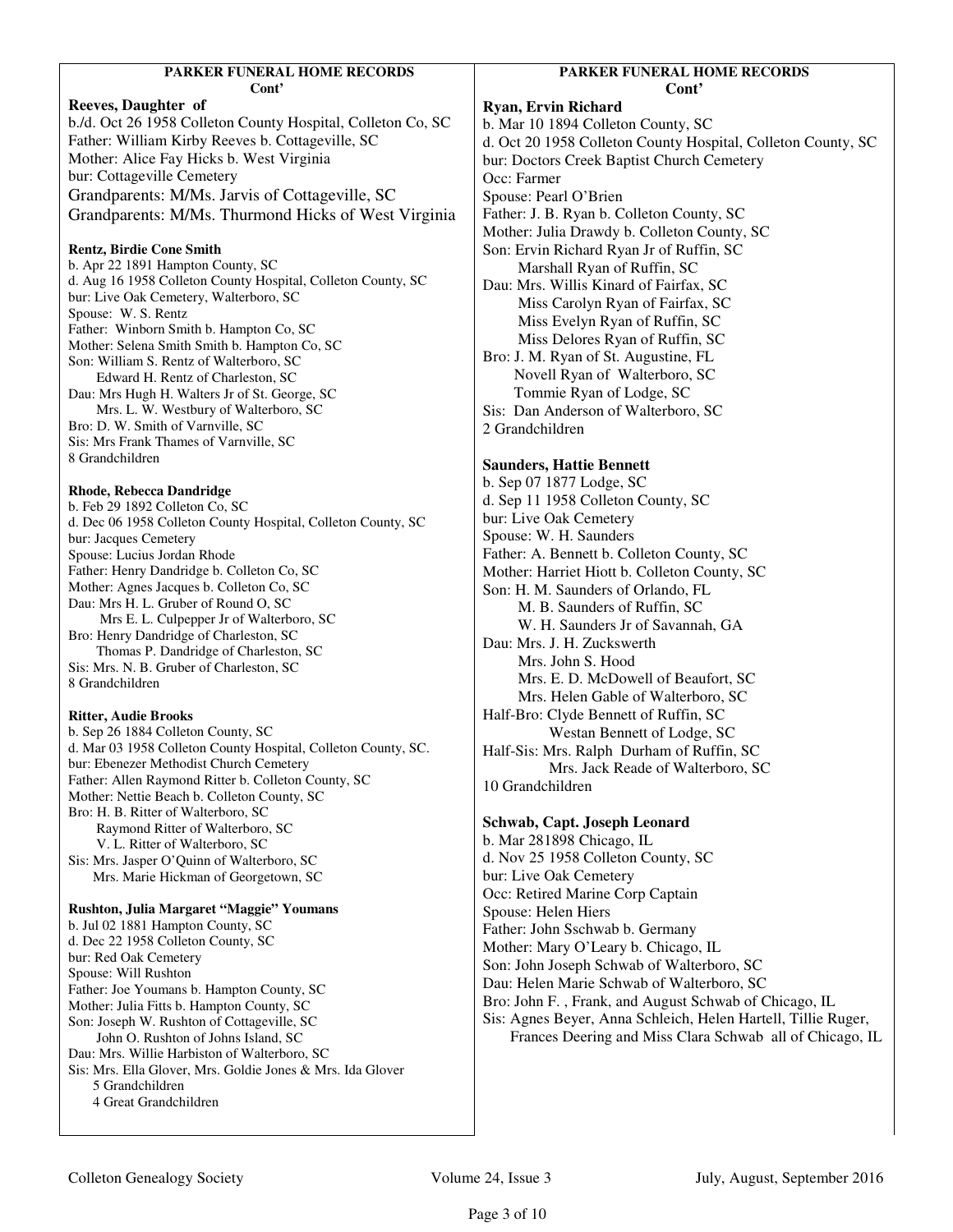## **Seigler, Lem O.**

b. Jul 11 1883 Colleton County, SC d. Aug 13 1958 Colleton County Hospital, Colleton Co, SC bur: Bedon Baptist Church Cemetery Occ: Farmer Spouse: Ada Hill Father: I. A. Seigler b. Colleton County, SC Mother: Georgia Reeves b. Colleton County, SC Son: Irvin Seigler of Round O, SC Bryant Seigler of Round O, SC Dau: Mrs. Riddick Crosby of Walterboro, SC Bro: B. R & Wesley. Seigler of Round O, SC Grover & Ezra Seigler of Walterboro, SC Sis: Mrs. D. F. Fisk, Mrs. Dowling Driggers of Walterboro, SC Mrs W. L. Francis of Round O, SC Mrs. H. H. Hill of Savannah, GA 9 Grandchildren

## **Smith, William Coty Jr**.

b. Sep 11 1928 Colleton County, SC d. Nov 04 1958 Old Roper Hospital Charleston, SC bur: Johns Island Baptist Church Cemetery Occ: Drag Line Operator for Bradham Const. Co. Spouse: Dorothy Byers Father: William Coty Smith Sr b. Colleton County, SC Mother: Bertha E. Drawdy b. Colleton County, SC Bro: Northup & Russell M. Smith of Charleston, SC Sis: Mrs. P. H. Caldwell of Peoria, IL Mrs. Roy S. Huffer of Staunton, VA Mrs. Lester Denton of N. Charleston, SC Mrs. Maurice D. Swoveland of Port Huron, Mich. Mrs. Emory Duff of Airy Hall Mrs. J. C. Smith of Ashepoo Mrs. Robert Kise of N. Charleston, SC Miss Jo Ann Smith of Greenpond, SC

#### **Smoak, Andrew Laurie Sr**

b. Sep 18 1895 Colleton County, SC d. Mar 01 1958 Colleton County Hospital, Colleton Co, SC bur: Trinity Methodist Church Cemetery Occ: Postmaster Smoaks, SC Spouse: Mamie Carter Father: J. L. Smoak b. Colleton Co, SC Mother: Catharine Black b. Colleton Co, SC Sons: James H. Smoak of Columbia, SC Laurie Smoak Jr of Smoaks, SC Edward G. Smoak of Columbia, SC Eugene K. Smoak of Charleston, SC Bro: Willie Smoak of Beaufort, SC Sis: Mrs. Carrie Hiers of Beaufort, SC

## **PARKER FUNERAL HOME RECORDS Cont'**

**Smoak, William Wightman**  b. Nov 09 1904 Walterboro, SC d. Jun 21 1958 Colleton County, SC bur: Live Oak Cemetery Occ: Editor and Publisher of The Press and Standard Spouse: Estelle Sullivan Father: W. W. Smoak b. Smoaks, SC Mother: Anne Ward b. Georgetown County, SC Son: W. W. Smoak Jr of Walterboro, SC Dau: Mrs. Harold Lubs of Charleston, SC Sis: Mrs. Clement J. Sabatka, Alexandria, VA Mrs. W. A. Morrall of Beaufort, SC Grandchildren:: Katrina & W. W. Smoak III of Walterboro, SC Jacqueline Lubs of Charleston, SC

#### **Spell, David Stephen**

b. Oct 25 1885 Colleton County, SC d. Jul 12 1958 Colleton County Hospital, Colleton County, SC bur: Ackerman Cemetery Occ: Farmer 1s Spouse: Rillie Bridge 2<sup>nd</sup> Spouse: Dora Annie Gatch McCoy Father: David Spell b. Colleton County, SC Mother: Agnes Hoff b. Colleton County, SC Son: W. E. Spell of Cottageville, SC J. A. Spell of Greenville, SC Fleming B. Spell of N. Charleston, SC Dau: Mrs. M. C. Prine of Walterboro, SC Bro: Henry Spell of Cottageville, SC Sis: Mrs. L. P. Bridge of Cottageville, SC 8 Grandchildren

Starling, Bessie Eulalee Bishop b. Feb 28 1901 Colleton County, SC d. Aug 07 1958 Beaufort, SC bur: Shiloh Baptist Church Cemetery Spouse: J. O. Starling Father: William W. Bishop b. Colleton County, SC Mother: Caroline Nettles b. Colleton County, SC Sis: Mrs. Annie Hiott & Mrs. Beverly Benton of Walterboro, SC Mrs. Sinie Benton of Ruffin, SC Strickland, Fannie Mae Kinsey b. Dec 16 1891 Colleton County, SC d. Jan 19 1958 Colleton County Hospital, Colleton County, SC bur: Little Swamp Methodist Church Cemetery Spouse: Henry D. Strickland Father: Joseph M. Kinsey b. Colleton County, SC Mother: Hettie Smith b. Bamberg County, SC Bro: H. M. Kinsey of Walterboro, SC W. W. Kinsey of Smoaks, SC Sis: Mrs. Jim Carroll of Smoaks, SC Nephew: J. W. Carroll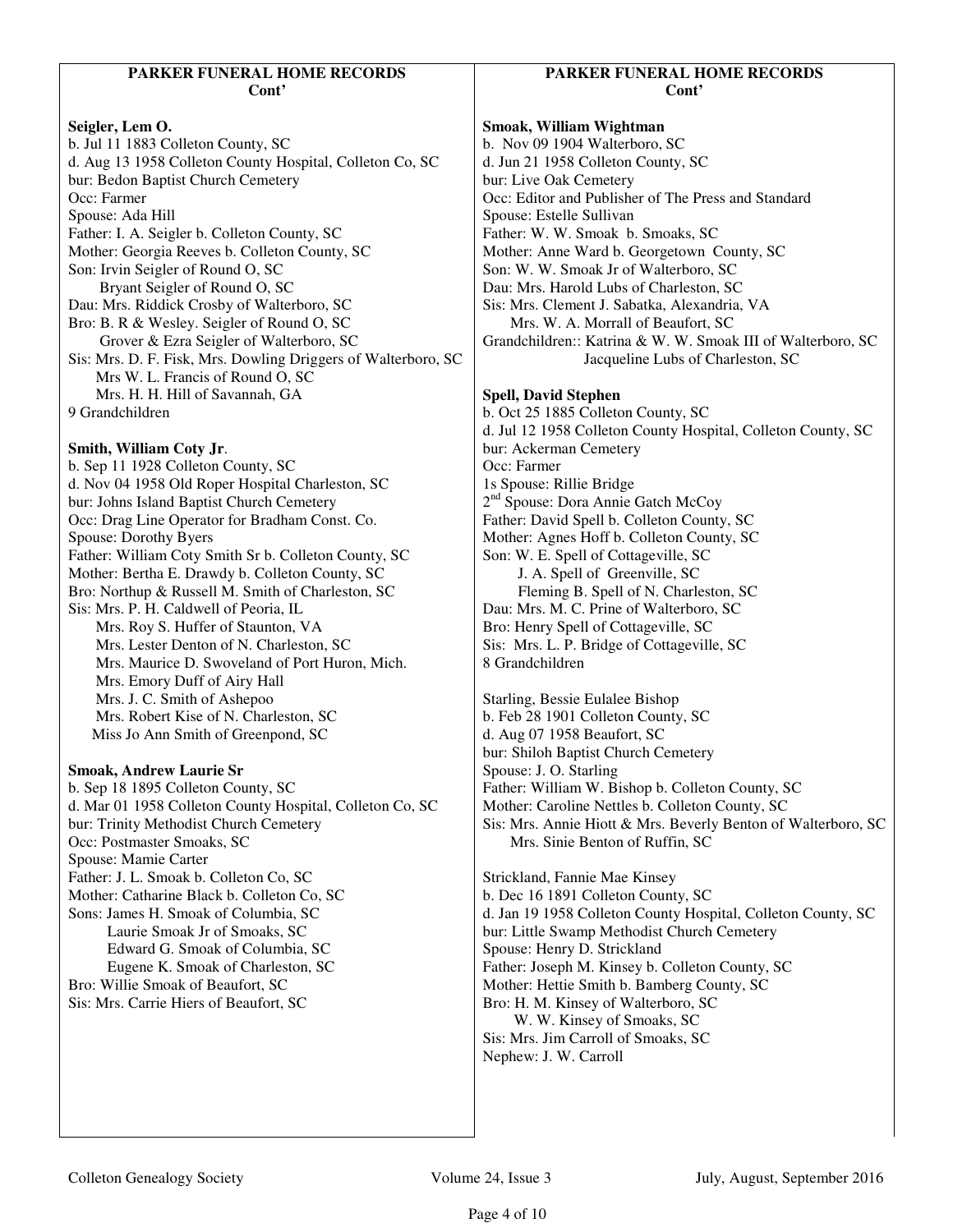## **DESCENDANTS OF JACOB MARTIN CROSBY**

*Generation Four Cont'* 

48. **Hansford Duncan "Uncle Dunk" Crosby**, born March 2 1869 in Colleton Co, SC, died July 4 1954 Ruffin, SC, buried in Bethel Methodist Church, Ruffin, SC, occupation Farmer. He married **Laura Delphy Gooding**, born about 1875 in Colleton Co, SC (daughter of **Eldred Blackledge Gooding** and **Caroline Levicy "Sarah" Bryan**), died November 28 1930 in Colleton Co, SC, buried in Bethel Methodist Church, Ruffin, SC.

*Children:*

- 235 i. Freddie Duncan Crosby, born October 29 1901 in Colleton Co, SC, died July 8 1992 in Fairfield Memorial Hospital, Winnsboro, SC, buried in Bethel Methodist Church, Ruffin, SC, never married, occupation Retired Farmer.
- + 236 ii. Pattie Mae Crosby born October 10 1904.
	- 237 iii. Laurie Whitford Crosby, born December 16 1908, died June 22 1984, buried in Wassamassaw Baptist Church, Berkeley Co, SC, occupation Retired from Ammunitions Depot, Charleston, SC, military Served in US Navy. He married Elva Garrett, March 07 1959 in Home of Rev J. L. McJunkin, born September 19 1910 in Berkeley Co, SC, died June 12 1992 in North Charleston, Charleston Co, SC, buried in Wassamassaw Baptist Church, Berkeley County, SC.
- + 238 iv. Caroline Delphy "Callie" Crosby born September 16 1911.
- 49. **Jasper William Crosby**, born October 14 1871 in Ruffin, Colleton Co, SC, died September 13 1955 in Baptist Hospital, Columbia, Richland Co, SC, buried in Greenlawn Memorial Park, Columbia, Richland County, SC. He married **Rosetta Virginia Bailey**, born July 6 1874 in Ruffin, Colleton Co, SC (daughter of **Edward L. Bailey** and **Maria or Miriah Avant**), died July 15 1951 in Columbia, Richland Co, SC, buried in Greenlawn Memorial Park, Columbia, Richland Co, SC. *Children:*
	- 239 i. Maude Crosby, born November 14 1903 in Colleton Co, SC, died December 23 1999 in Columbia, Richland Co, SC, buried in Greenlawn Memorial Park, Columbia, Richland Co, SC, occupation Retired Employee of the Treasurer's Dept. of SC Electric and Gas. She married George Luther Caughman, December 31 1936.
- 50. **Sarah "Isabelle" Crosby**, born July 16 1875 in Colleton Co, SC, died December 30 1958 in Colleton County Hospital, Walterboro, SC, buried in Bethel United Methodist Church, Ruffin, SC. She married **Charlie English Padgett**, December 26 1915, born May 8 1896 in Colleton Co, SC (son of **Henry Murkison Padgett** and **Annie Herndon**), died February 6 1934 in Colleton Co, SC, buried in Bethel United Methodist Church, Ruffin, SC.
	- *Children:*
	- + 240 i. Eula Belle Padgett born September 11 1916.
- 51. **Ella Jane Crosby**, born January 26 1876 in Colleton Co, SC, died March 25 1964 in Ruffin, Colleton County, SC, buried in Bethel Methodist Church, Ruffin, SC. She married **Henry Frank Breland**, February 13 1896 By Magistrate L. G. Ulmer, born April 16 1866 in Colleton Co, SC (son of **George Hamilton Breland** and **Margaret Lavinia Hudson**), died October 23 1961 in Ruffin, Colleton Co, SC, buried in Bethel Methodist Church, Ruffin, SC.

#### *Children:*

- 241 i. George A. Breland, born February 5 1897 in Colleton Co, SC, died October 14 1897 in Colleton Co, SC, buried in Old Field Creek Cemetery, Ruffin, Colleton Co, SC.
- 242 ii. Leila Mae Breland, born September 7 1898 in Colleton Co, SC, died February 18 1899 in Colleton Co, SC, buried in Old Field Creek Cemetery, Ruffin, Colleton Co, SC.
- 243 iii. A. Floyd Breland, born August 5 1900 in Colleton Co, SC, died January 1 1918 in Colleton Co, SC, buried in Old Field Creek Cemetery, Ruffin, Colleton Co, SC.
- + 244 iv. Ida Martha Breland born about 1903.
	- 245 v. Henry "Lucas" Breland, born March 21 1905 in Colleton Co, SC, died January 3 1977 in Ruffin, Colleton Co, SC, buried in Bethel United Methodist Church, Ruffin, SC, occupation Retired farmer. He married **Marion "Josephine" Crosby**, December 29 1940, born January 1 1892 in Colleton Co, SC (daughter of Peter Charlie Crosby and Lillie E. Varn), died January 18 1981 in Colleton Regional Hospital, Walterboro, SC, buried in Bethel Methodist Church, Ruffin, SC.
- + 246 vi. Bessie Lee Breland born September 9 1908.
- 247 vii. James Merrell Breland, born November 17 1909 in Colleton Co, SC, died February 2 1977 in Colleton Co, SC, buried in Bethel United Methodist Church, Ruffin, SC, never married.
- + 248 viii. Letha Mae Breland born November 5 1911.
- + 249 ix. Margaret Elizabeth "Lib" Breland born September 25 1919.
- 53. **Herman Goodman Crosby Sr**, born August 31 1887 in Walterboro, Colleton Co, SC, died June 14 1948 in Walterboro, Colleton Co, SC, buried in Live Oak Cemetery, Walterboro, Colleton Co, SC, occupation Farmer/Cotton Buyer.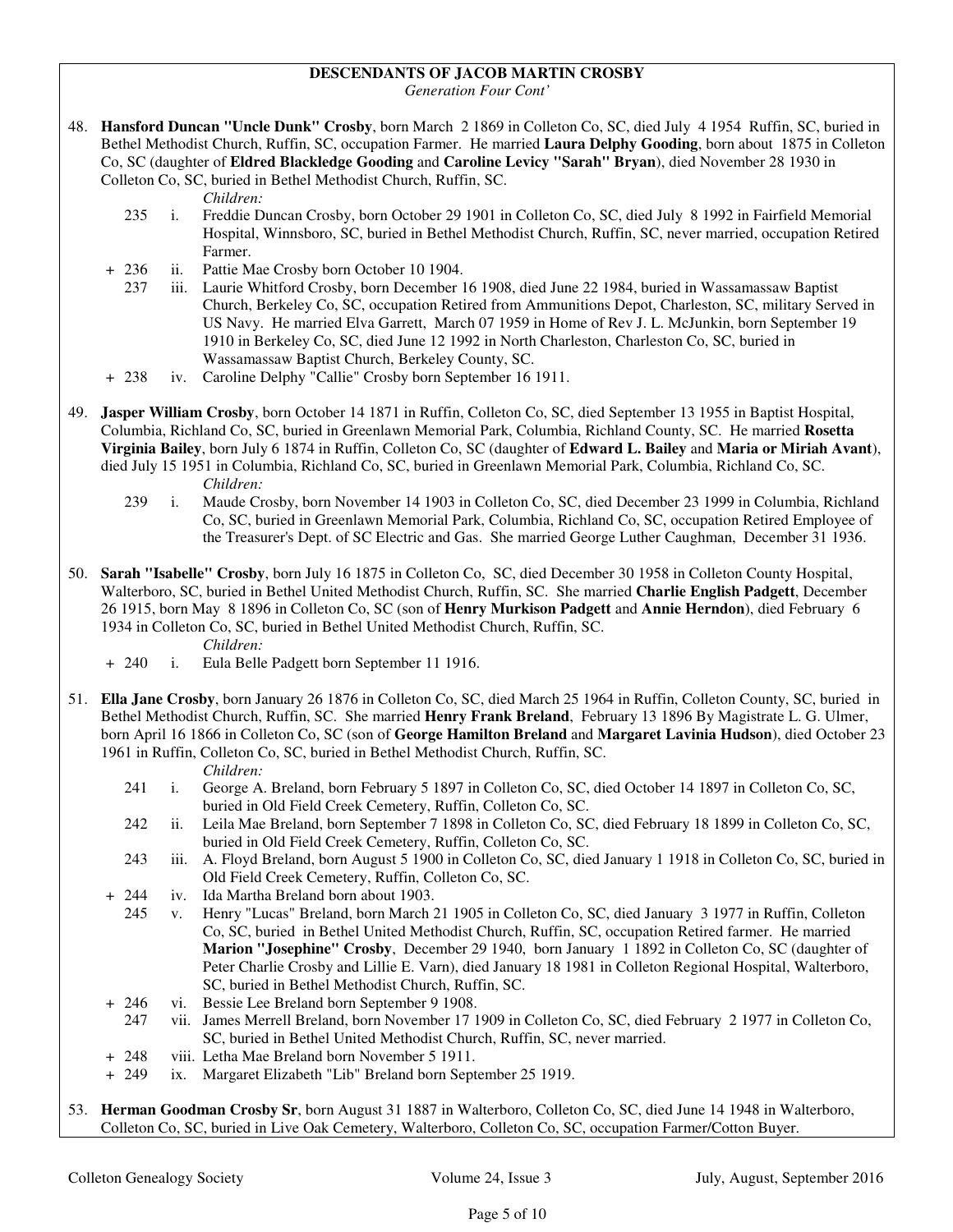He married (1) **Anna Mariah "Annie" Hiott**, January 23 1910, born February 14 1889 (daughter of **Ambrose P. Hiott** and **Isadora Cone**), died June 26 1915, buried in Sandy Dam United Methodist Church, Walterboro, SC.

 *Children:* + 250 i. Johnny Hubert Crosby Sr born September 12 1911.

 He married (2) **Sara "Gaynelle" Price**, December 30 1917, born April 28 1900 in Colleton Co SC (daughter of **Henry Clayborn Price** and **Mary Remley**), died February 28 1993 in Bayview Nursing Home, Beaufort, SC, buried in Live Oak Cemetery, Walterboro, Colleton County, SC.

*Children:*

- + 251 ii. Herman Goodman "Tubby" Crosby Jr born January 5 1919.<br>+ 252 iii. Mary "Virginia" Crosby born January 14 1921.
- iii. Mary "Virginia" Crosby born January 14 1921.
- + 253 iv. Ella "Mae" Crosby born August 12 1922.
- + 254 v. VonLehe Crosby born December 12 1924.
	- 255 vi. Sarah Lenis Crosby, born April 1 1927 in Walterboro, Colleton Co, SC, died April 4 1927 in Walterboro, Colleton Co, SC, buried in Sandy Dam United Methodist Church, Walterboro, SC.
- + 256 vii. Redenia Gaynelle "Deanie" Crosby born November 26 1935.
- 54. **Stephen Martin Crosby Jr**, born Dec 5 1888 in Colleton Co, SC, died May 31 1973 in Colleton County Hospital, Walterboro, SC, buried in Live Oak Cemetery, Walterboro, Colleton Co, SC, military Veteran of World War I, occupation Game Warden. He married **Faye Rebecca Crosby**, June 24 1924, born September 26 1902 in Colleton Co, SC (daughter of **Harmon Vance Crosby** and **Frances Isabelle "Izzie" Seigler**), died July 24 1965 in Ashton Park Hospital, Asheville, NC, buried in Live Oak Cemetery, Walterboro, Colleton Co, SC.

*Children:*

- + 257 i. Edythe Martin Crosby born August 13 1925.
- + 258 ii. Grace Truman Crosby born April 4 1929.
- 56. **Julian W. Crosby**, born May 28 1894, died June 21 1950 in Cleveland, Ohio. He married **Pearl Minor**. *Children:*
	- 259 i. Betty Crosby. She married Unknown Samms.
	- 260 ii. Dorothy Crosby. She married Unknown Seaman.
	- 261 iii. Virginia Crosby. She married Jay Dickinson.
- 57. **Annie Belle Crosby**, born November 5 1896 in Walterboro, Colleton Co, SC, died March 28 1969 in St Petersburg, Pinellas Co, FL, buried in Manning Cemetery, Manning, SC. She married **Robert Beach Padgett**, July 22 1914, born June 30 1890 in Smoaks, Colleton Co, SC (son of **Robert Rutledge Padgett** and **Rebecca L. Hiers**), died May 23 1956 in Clarendon Memorial Hospital, Manning, SC, buried in Manning Cemetery, Manning, SC.
	- *Children:*
	- + 262 i. Mary Louise Padgett born February 9 1920.
- 58. **Ella Mae Crosby**, born August 11 1898 in Colleton Co, SC, died July 20 1975 in Colleton Co, SC, buried July 22 1975 in Live Oak Cemetery, Walterboro, Colleton Co, SC. She married **William Alvin Fontaine Sr**, February 21 1917, born June 07 1893 in Aiken, SC, died September 17 1953 in Walterboro, Colleton Co, SC, buried in Live Oak Cemetery, Walterboro, Colleton Co, SC.

*Children:*

- + 263 i. Sarah Fontaine born December 13 1918.
	- 264 ii. William Alvin Fontaine Jr, born October 18 1920, died October 02 2005, buried in Live Oak Cemetery, Walterboro, Colleton Co, SC, military World War II Veteran United States Navy.
	- 265 iii. James William Fontaine, born October 18 1920, died October 04 2005 in Charleston Co, SC, buried in Live Oak Cemetery, Walterboro, Colleton Co, SC.
- + 266 iv. Theodore Ernest Fontaine born February 19 1922.
- + 267 v. George Julian Fontaine born November 17 1925.
	- 268 vi. Percy "Wilbur" Fontaine, born June 15 1928 in Charleston, SC, died October 29 1981 in Medical University Hospital, Charleston, SC, buried in Live Oak Cemetery, Walterboro, Colleton County, SC, occupation Retired Merchant, never married.

#### *Generation Five*

60. **Cora Minerva Walker**, born May 17 1880 in Barnwell Co, SC, died March 23 1956 in Louisville, Jefferson Co, GA. She married (1) **James Phillip Thompson**.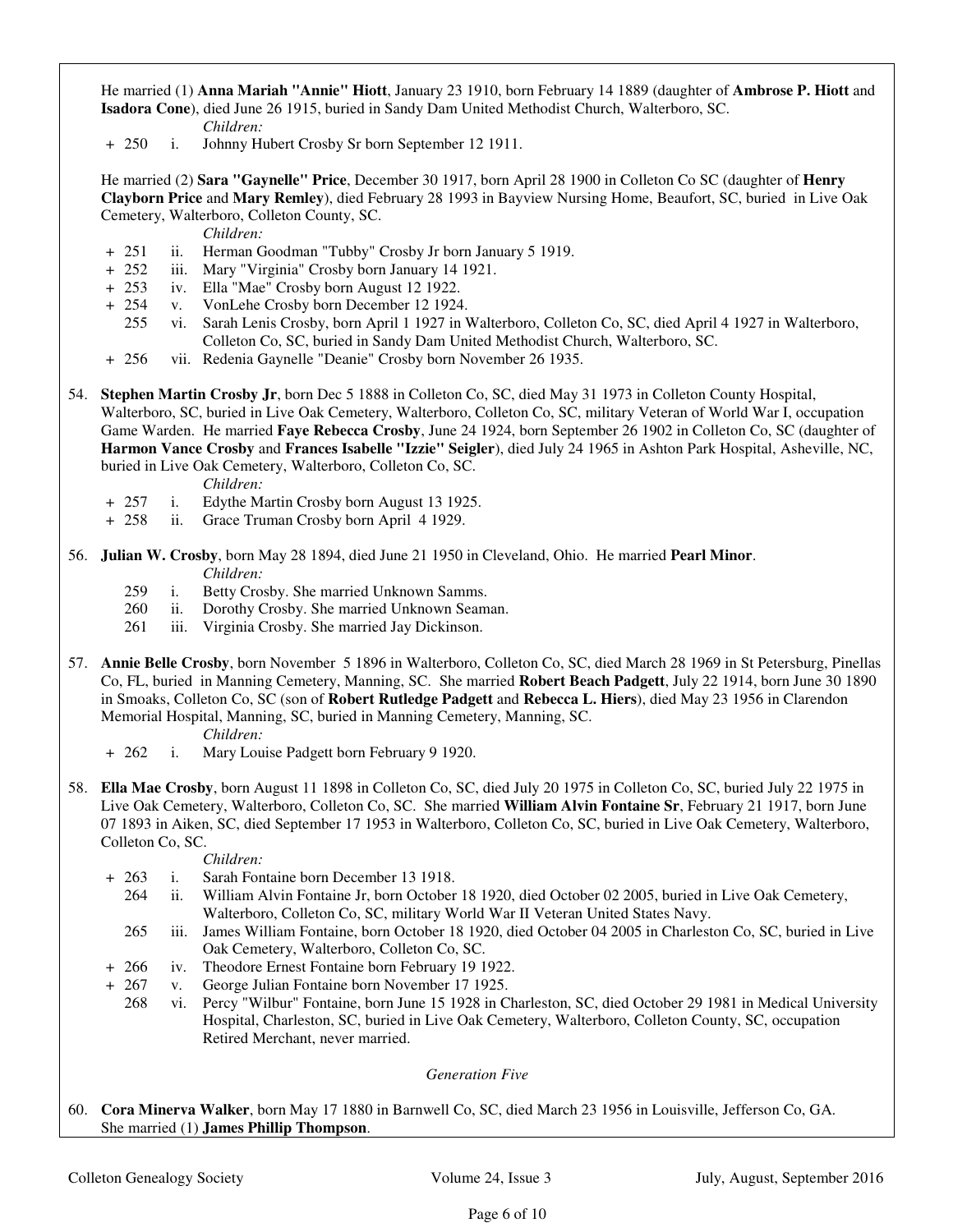- *Children:*
- 269 i. Marie Philapena Thompson, born September 08 1902 in South Carolina, died November 09 1974 in Barnwell County, SC. She married J. J. Sanders, born about 1903 in South Carolina.
- 270 ii. Latisha Thompson, born about 1904 in South Carolina. She married Unknown Walker.

She married (2) **Jesse Odell Rushton**, born February of 1869 in South Carolina.

69. **Henry Wildon Walker**, born about 1878 in Midway, Bamberg Co, SC, died December 10 1916 in Midway, Bamberg Co, SC, buried in Midway Cemetery, Bamberg, SC, occupation Farmer. He married **Jessie Hardy**, about 1902, born about 1887, died February 08 1923.

*Children:*

- 271 i. Henry W. "Will" Walker, born about 1905.
- 272 ii. Sallie Dell Walker, born about 1907.
- 273 iii. Hoover Walker, born about 1912.
- 274 iv. Francis Waldon Walker Sr, born April 03 1915 in Midway, Bamberg Co, SC, died August 20 1996 in Greer, SC. He married Evelyn Singleton, born August 12 1924 in Greer, SC, died July 02 1996 in Greer, SC.
- 71. **Cora Robinson Walker**, born March 09 1879 in South Carolina, died May 11 1960 in Columbia Hospital, Richland Co, SC, buried in Episcopal Church Cemetery, Ft Motte, SC. She married (1) **Haselton Hammond Cauthen**, about 1897, born February 22 1875 in Lancaster Co, SC (son of **William Silas Cauthen** and **Margaret Elizabeth Wilkerson**), died December 26 1921 in Ft Motte, SC, occupation Telegraph Operator, buried in Trezevant Family Cemetery, Fort Motte, Calhoun Co, SC. *Children:*
	- 275 i. Herman Cauthen, born September of 1899 in Ft Motte, SC.

 She married (2) **Gabriel Davis Buchanan Sr**, born February 16 1875 in Abbeville Co, SC (son of **John Robert Buchanan** and **Lucy Ann Fooshe**), died February 20 1927 in Richland Co, SC, buried in Bethlehem Cemetery, Coronaca, Greenwood Co, SC.

- 74. **Daisy Hamilton Murphy**, born March 23 1895 in Bamberg Co, SC, died July 29 1981, buried in Cameron Memorial Cemetery, Cameron, Calhoun Co, SC. She married **Elvin Bartow Bull**, born November 11 1892 (son of **Capers David Bull** and **Sarah C. Rast**), died October 01 1977, buried in Cameron Memorial Cemetery, Cameron, Calhoun Co, SC. *Children:*
	- 276 i. Capers Bartow Bull Sr, born October 30 1915, died May 17 1990, buried in Cameron Memorial Cemetery, Cameron, Calhoun Co, SC. He married Miriam Ellen Hoover, born April 27 1922 (daughter of Barney Weston Hoover and Kesiah "Kizzie" West), died November 14 1995, buried in Cameron Memorial Cemetery, Cameron, Calhoun Co, SC.
	- 277 ii. Lloyd Bull, born about 1918.
	- 278 iii. Kenneth R. Bull, born September 06 1924, died June 12 1986, buried in Cameron Memorial Cemetery, Cameron, Calhoun Co, SC, military Col. He married Jean Serio, about 1951, born September 13 1928 (daughter of John Serio and Thelma Hydrick), died April 14 2012, buried in Cameron Memorial Cemetery, Cameron, Calhoun Co, SC.
	- 279 iv. Byron Reed Bull, born September 20 1920, died March 28 1998, buried in Cameron Memorial Cemetery, Cameron, Calhoun Co, SC. He married Helen Shuler, born June 20 1917, died June 04 1991, buried in Cameron Memorial Cemetery, Cameron, Calhoun Co, SC.
- 77. **Mary Jane "Molly" Breland**, born August 20 1863 in Bells Cross Roads, Ruffin, Colleton Co, SC, died March 13 1946 in Bells Cross Roads, Ruffin, Colleton Co, SC, buried in Tabor United Methodist Church, Ruffin, SC. She married **Benjamin E. Crosby**, born September 5 1855 in Colleton Co, SC (son of **John S. Crosby** and **Eliza J. Bryan**), died March 10 1927 in Colleton Co, SC, buried in Tabor United Methodist Church, Ruffin, SC.
	- *Children:*
	- 280 i. Joseph Johnson Crosby, born June 16 1884 in Ruffin, Colleton Co, SC, died August 2 1961 in Voss Nursing Home, Charleston Co, SC, buried in Tabor United Methodist Church, Ruffin, SC, occupation Retired Furniture Salesman. He married (1) Mary Elizabeth "Mamie" Chassereau, December 22 1909, born October 31 1886 in Colleton Co, SC (daughter of Aaron Benjamin "Bennie" Chassereau and Eugenia Delitha "Mittie" Copeland), died July 6 1935 in Colleton Co, SC, buried in Tabor United Methodist Church, Ruffin, SC. He married (2) Lucille Gordon.
	- 281 ii. Emma R. Crosby, born August 28 1886 in Colleton Co, SC, died October 23 1967 in Orangeburg Regional Hospital, Orangeburg, SC, buried in Bethel United Methodist Church, Ruffin, SC. She married James Berry Bryan, March 21 1906, born November of 1878 in Colleton Co, SC (son of Richard Edward Bryan and Sarah Jane Hudson), died May 24 1948 in Colleton Co, SC, buried in Bethel United Methodist Church, Ruffin, SC,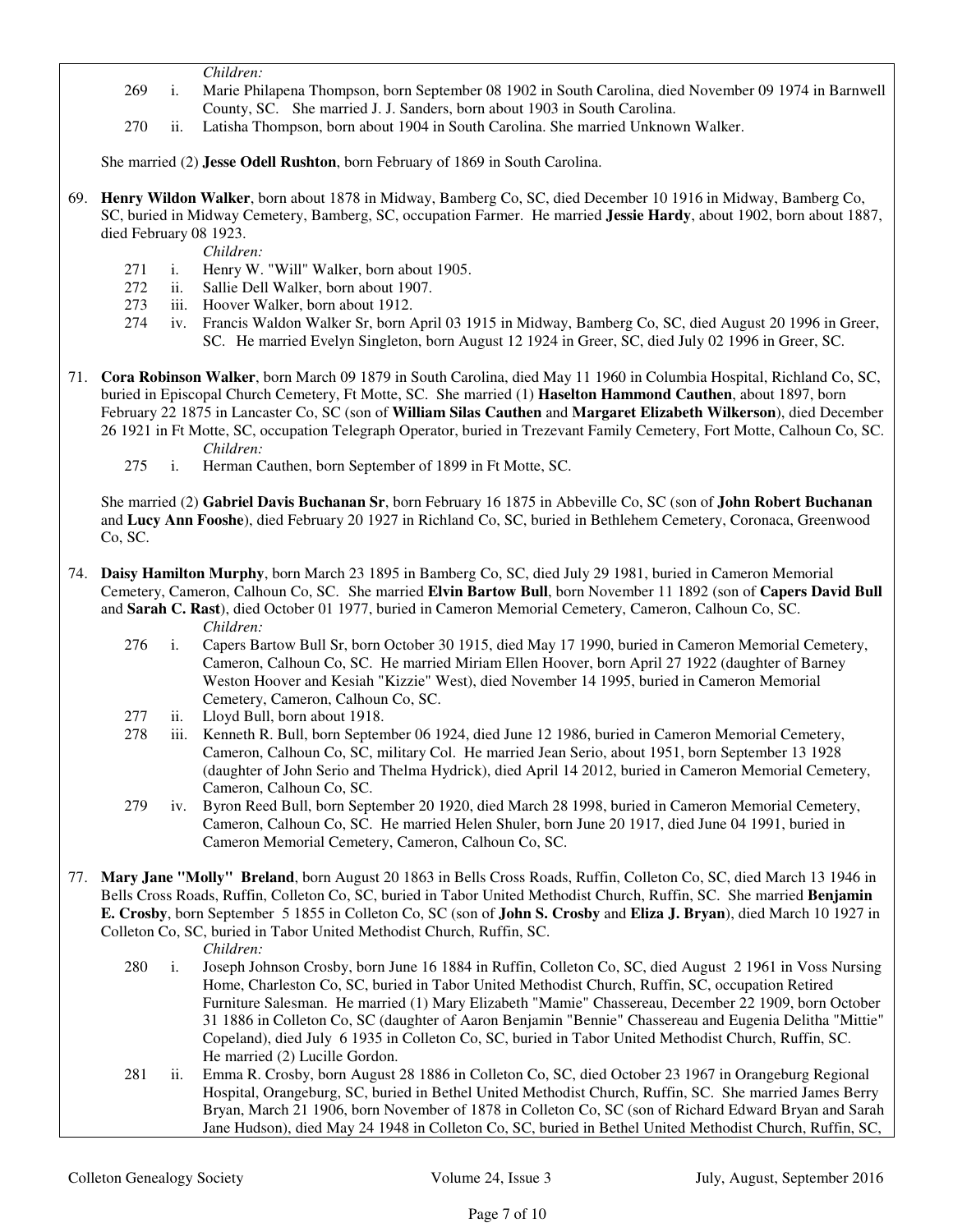- 282 iii. Bertha Crosby, born January 22 1890 in Colleton Co, SC, died June 30 1950 in Jacksonville, Duval Co, FL, buried in Bethel United Methodist Church, Ruffin, SC. She married James Henry Gooding, born May 17 1883 in Colleton Co, SC (son of Eldred Blackledge Gooding and Caroline Levicy "Sarah" Bryan), died February 19 1954 in Jacksonville, Duval Co, FL, buried in Bethel United Methodist Church, Ruffin, SC.
- 283 iv. Della Cora Crosby, born Jun 1 1891 in Ruffin, Colleton Co, SC, died July 27 1969 in Colleton County Hospital, Walterboro, SC, buried in Tabor United Methodist Church, Ruffin, SC. She married James Breland "Jimmie" Ulmer, Feb 1 1911, born Sep 7 1885 in Ruffin, Colleton Co, SC (son of Andrew Capers "Cape" Ulmer and Emily Eleanor Hudson), died May 8 1960 in Ruffin, Colleton Co, SC, buried in Tabor United Methodist Church, Ruffin, SC, occupation Farmer.
- 284 v. Eva Elizabeth Crosby, born July 20 1893 in Colleton Co, SC, died June 22 1950 in Colleton Co, SC, buried in Tabor United Methodist Church, Ruffin, SC. She married Robert Black Breland, born February 23 1899 in Ruffin, Colleton Co, SC (son of Henry William "Billie" Breland and Sarah Margaret "Maggie" Ulmer), died September 27 1958 in Colleton County Hospital, Walterboro, SC, buried in Tabor United Methodist Church, Ruffin, SC.
- 285 vi. David Ellerbe Crosby, born March 27 1897 in Colleton Co, SC, died August 7 1948 in St George, SC, buried in Tabor Methodist Church, Ruffin, SC, occupation Hardware Merchant. He married Mae Berry, June 29 1922, born November 20 1900 in Colleton Co, SC (daughter of Charles Henry Berry and Henrietta "Etta" Hudson), died December 1 1997 in Oakwood Health Care Center, Walterboro, SC, buried in Tabor Methodist Church, Ruffin, SC, occupation Former Teacher.
- 286 vii. Robert Cecil Crosby Sr, born June 26 1902 in Colleton Co, SC, died January 22 1973 in Columbia, Richland Co, SC, buried in Tabor United Methodist Church, Ruffin, SC, occupation Salesman. He married Norene Hudson, April 5 1925 in Methodist Parsonage, Ruffin, Colleton Co, SC, born November 27 1905 in Colleton Co, SC (daughter of John Ervin Hudson and Harriette Angeline "Hattie" Herndon), died November 17 2005 in Columbia, Richland Co, SC, buried in Tabor United Methodist Church, Ruffin, SC.
- 78. **Thomas "Kistler" Buchanan**, born January 25 1875 in Colleton Co, SC, died August 05 1928 in Colleton Co, SC, buried in Evergreen Christian Church Cemetery, Walterboro, Colleton Co, SC, occupation Retired. He married **Belle Fannie Smith**, born October 21 1875 in Colleton County, SC (daughter of **William Smith** and **Annie E. Unknown**), died June 10 1939 in Roper Hospital, Charleston, SC, buried in Evergreen Christian Church Cemetery, Walterboro, Colleton Co, SC. *Children:*
	- 287 i. John Jervey "Gerald" Buchanan, born October 20 1895 in South Carolina, died February 16 1944 in Charleston County, SC, buried in Evergreen Christian Church Cemetery, Walterboro, Colleton Co, SC, occupation Manager of Servce Station. He married Annie Lee Carter, September 24 1918, divorced.
	- 288 ii. Clifton C. Buchanan, born March 8 1903 in Walterboro, Colleton Co, SC, died March 15 1937 in St Peters Hospital, Charlotte, Mecklenburg Co, NC, buried in Evergreen Christian Church Cemetery, Walterboro, Colleton Co, SC, occupation Automobile Salesman, never married.
	- 289 iii. Willia May Buchanan, born November 4 1914 in Walterboro, Colleton Co, SC, died November 22 1989 in St George Health Care Center, St George, SC, buried in Evergreen Christian Church Cemetery, Walterboro, Colleton Co, SC, occupation Retired Restaurant Hostess. She married (1) David Quinton Zorn Sr, born June 4 1910 (son of David James Zorn and Caroline Ella "Carrie" Wooley), died July 29 1963, buried in Evergreen Christian Church Cemetery, Walterboro, Colleton Co, SC. She married (2) Thomas Clayton Zorn, born January 13 1908 in Barnwell Co, SC (son of David James Zorn and Caroline Ella "Carrie" Wooley), died Sep 2 1978 in Veteran's Administration Hospital, Charleston, SC, buried in Evergreen Christian Church Cemetery, Walterboro, Colleton Co, SC.
- 79. **Sarah "Alice" Buchanan**, born January 30 1877 in Colleton Co, SC, died January 15 1915 in Colleton Co, SC. She married **Henry Alexander Bailey**, November 17 1897, born September 04 1872 in Walterboro, Colleton Co, SC (son of **William Sawyer Bailey** and **Harriett Rebecca Hudson**), died July 09 1945 in Dorchester Co, SC, buried in Live Oak Cemetery, Walterboro, Colleton Co, SC.

*Children:*

- 290 i. Nettie Lee Bailey, born October 12 1898 in Colleton Co, SC, died October 15 1972 in Northhampton, Mass, buried in St George UDC Cemetery, St George, Dorchester Co, SC. She married George Edgar Fender Sr, d December 26 1916, born June 30 1894 in Colleton Co, SC (son of George Caleb Fender and Laura Ursula "Sula" Breland), died November 29 1969 in Annie S. Jefferies Nursing Home, Walterboro, SC, buried December 01 1969 in St George UDC Cemetery, St George, Dorchester Co, SC, occupation Retired agent for Southern Railroad.
- 291 ii. Lillie Mae Bailey, born October 06 1901 in Colleton Co, SC, died February 05 1976 in Colleton Regional Hospital, Walterboro, SC, buried in Live Oak Cemetery, Walterboro, Colleton Co, SC. She married James Leroy Berry, born July 16 1900 (son of James Edward Berry and Annie L. Herndon), died December 09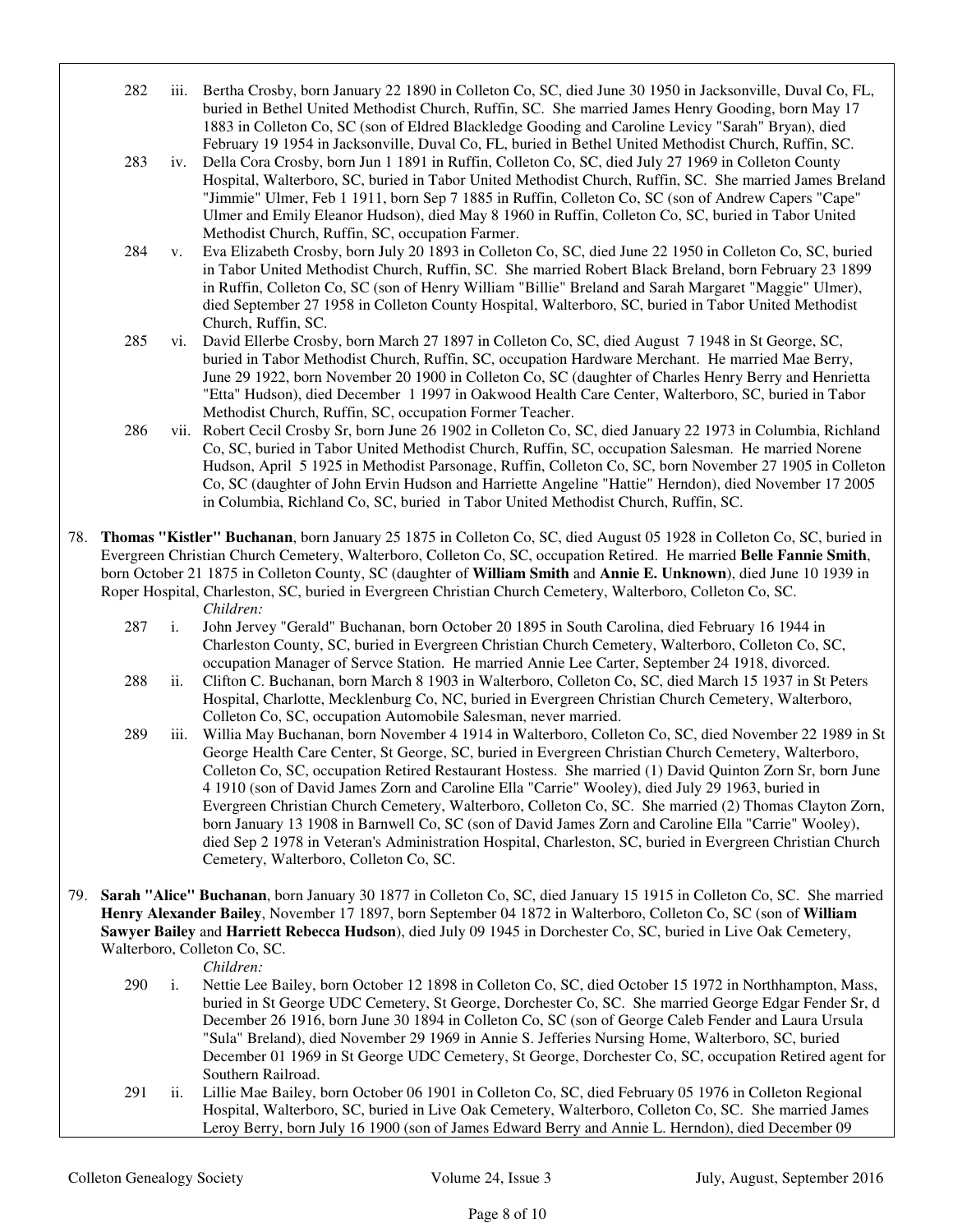1949, buried in Live Oak Cemetery, Walterboro, Colleton Co, SC.

- 292 iii. Henry Stephen Bailey, born February 26 1907 in South Carolina, died December 8 1972 in Hampton Co, SC, buried in Adnah United Methodist Church, Islandton, SC, occupation Retired Mechanic. He married Annie "Mildred" Dopson, July 27 1931, born March 29 1912 in Hampton Co, SC (daughter of Edward Emmett Dopson and Sallie F. Rentz), died February 2 1970 in Hampton General Hospital, Varnville, SC, buried in Adnah United Methodist Church, Islandton, SC.
- 80. **Melissa Josephine Ulmer**, born January 19 1868 in Ruffin, Colleton Co, SC, died November 8 1922 in Ruffin, Colleton Co, SC, buried in Bethel United Methodist Church, Ruffin, SC. She married **David Black Breland**, October 26 1884 in Bells Township, Colleton Co, SC, born June 17 1858 in Colleton Co, SC (son of **Josiah William "Joe" Breland** and **Mary "Elvira" Black**), died August 24 1945 in Bethel Section, Colleton Co, SC, buried in Bethel United Methodist Church, Ruffin, SC.

*Children:*

- 293 i. Adeline Legrange "Lina" Breland, born July 10 1885 in Bells Township, Colleton Co, SC, died August 27 1954 in Ruffin, Colleton Co, SC, buried in Live Oak Cemetery, Walterboro, Colleton Co, SC, occupation Domestic. She married Charlie Connor Smith, about 1905 in Bells Township, Colleton Co, SC, born November 2 1884 in Colleton Co, SC (son of William "English" Smith and Jane Padgett), died May 23 1953 in Ruffin, Colleton Co, SC, buried in Live Oak Cemetery, Walterboro, Colleton Co, SC, occupation Lumber Checker.
- 294 ii. Zora Breland, born June 1 1889, died October 9 1952 in Columbia Hospital, Columbia, SC, buried in Bethel United Methodist Church, Ruffin, SC, never married.
- 295 iii. Ray Ulmer Breland, born October 15 1891 in Colleton Co, SC, died August 28 1955 in Veterans Hospital, Columbia, SC, buried in Bethel United Methodist Church, Ruffin, SC, occupation Farmer, military PFC 105 Sanitary Train - World War I. He married Katherine Preacher, born September 11 1892 in Colleton Co, SC (daughter of James Washington "Jimmy" Preacher and Mary Ellen Clementine Padgett), died October 30 1987 in Richland Memorial Hospital, Columbia, SC, buried in Bethel United Methodist Church, Ruffin, SC.
- 296 iv. Robert Newton Breland Sr, born April 28 1894 in Colleton Co, SC, died June 1 1948 in Bennett's Hospital, Ruffin, Colleton Co, SC, buried in Bennett Family Cemetery, Ashton, SC. He married (1) Wilhelmina Bennett, born December 18 1888 in Ruffin, Colleton Co, SC (daughter of William Marshall Bennett and Jane Elizabeth Herndon), died June 5 1941 in Ruffin, Colleton Co, SC, buried in Bennett Family Cemetery, Ashton, SC. He married (2) Inez Porter Graham, January 15 1943 in Methodist parsonage, Orangeburg, SC, born about 1899 in Orangeburg, SC, died August 22 1979 in Oakwood Health Care Center, Walterboro, SC, buried in Risher Cemetery, Williams, SC.
- 297 v. Blish Breland, born February 1 1897, died August 23 1964 in Arlington, Texas, buried in Arlington, Texas, He married Elizabeth Dyson.
- 298 vi. Irene Breland, born May 7 1900 in Ruffin, Colleton Co, SC died September 23 1969 in Brunswick, GA, buried in Oakland Cemetery, Waycross, Ware Co, Ga. She married Jesse "Lee" Herndon, December 25 1918 in Savannah, Ga, born March 6 1894 in Colleton Co, SC (son of Ivy Joseph "Joe" Herndon and Martha "Jane" Sineath), died June 23 1950 in Macon Hospital, Macon, Ga, buried in Oakland Cemetery, Waycross, Ware Co, Ga, occupation Warner Robins AFB Emp.
- 299 vii. Edward Palmer Breland, born August 22 1902 in Ruffin, Colleton Co, SC, died July 15 1954 in Marine Hospital, Savannah, Ga, buried in Greenlawn Memorial Park, Columbia, Richland Co, SC. He married Jewel Senn.
- 300 viii. Fay Breland, born March 30 1905 in Ruffin, Colleton Co, SC, died July 21 1971 in Charleston, Charleston Co, SC, buried in Live Oak Memorial Gardens, Charleston, Charleston, SC. She married F. Wendell Hudson, born September 13 1900 in Ruffin, Colleton Co, SC (son of John Ervin Hudson and Harriette Angeline "Hattie" Herndon), died September 25 1986 in Charleston, Charleston Co, SC, buried in Live Oak Memorial Gardens, Charleston, Charleston, SC, occupation Retired owner of Hudson's Barber Shop.
- 301 ix. Lillian Breland, born February 3 1908 in Colleton Co, SC, died March 17 1979 in Aiken Community Hospital, Aiken, SC, buried in Hollow Creek Baptist Church, Aiken, SC. She married (1) W. J. Woodward. She married (2) Matthew J. Ready.
- 302 x. Benjamine G. Breland, born February 17 1912, died February 6 1969 in Aiken County Hospital, Aiken, SC, buried in Bethel United Methodist Church, Ruffin, SC, never married.